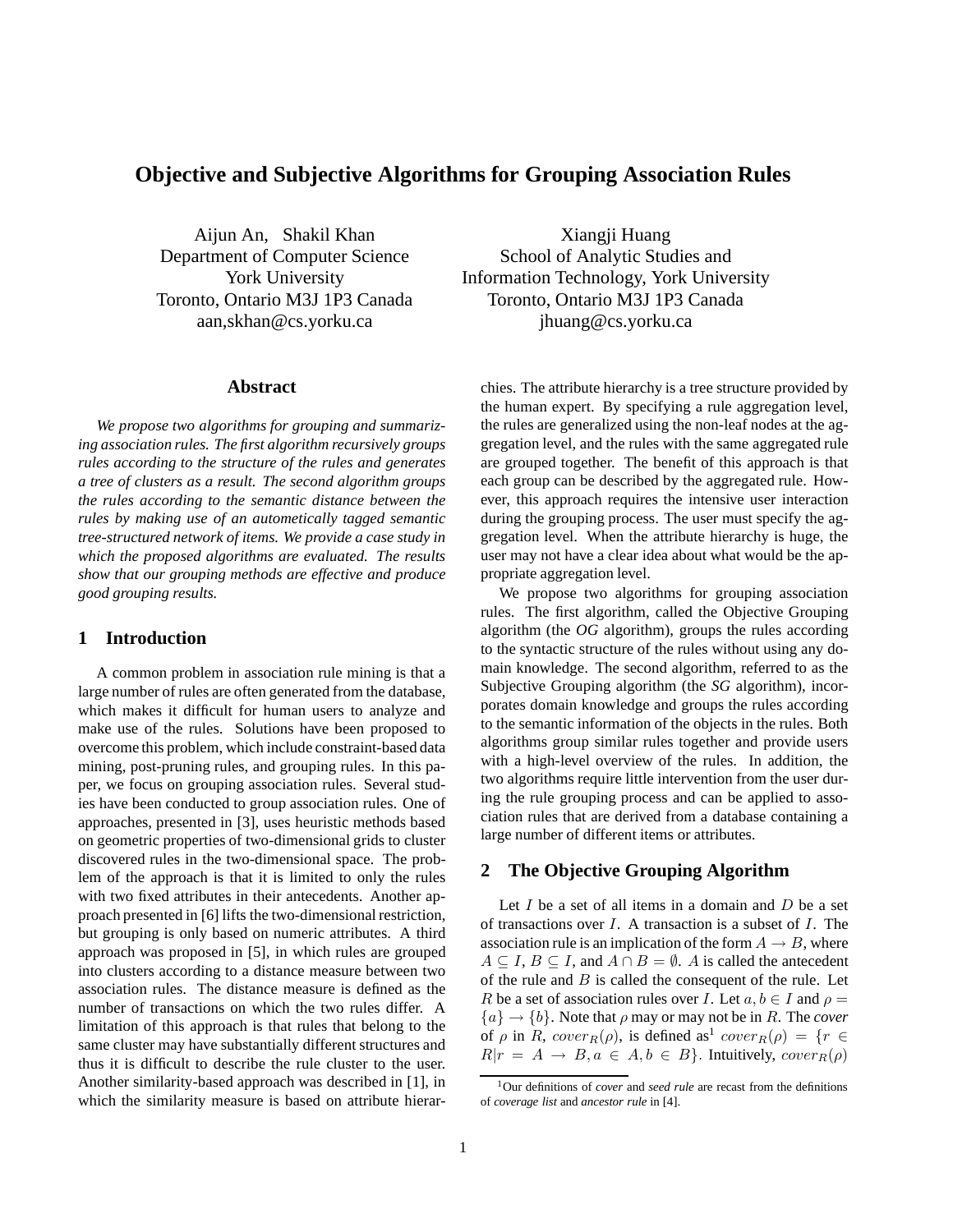contains all the rules in  $R$  that have  $\alpha$  in their antecedent and b in their consequent. Again, note that  $\rho \notin cover_R(\rho)$ when  $\rho \notin R$ . The *seed rule* of the cover of  $\rho$  in R is defined to be  $\rho$ . The size of the cover of  $\rho$  in R, size  $R(\rho)$ , is the number of rules in  $cover_R(\rho)$ .

The basic idea of the OG algorithm is to recursively group rules with common items in their antecedents and consequents until some criteria are satisfied. The result of the algorithm is a tree of clusters, in which each leaf node is a rule and each non-leaf node is a cluster that contains all the rules in its children. In addition, each cluster has a unique label or group name, which is the ancestor rule of the cluster. For example, given a set of association rules  ${ab \rightarrow cd, bcd \rightarrow ae, abe \rightarrow d, ac \rightarrow d, b \rightarrow a, d \rightarrow c},$ the OG algorithm can generate a tree of clusters shown in Figure 1, where non-leaf nodes denote clusters.



#### **Figure 1. Sample Output of the OG Algorithm**

The OG algorithm is presented in Figure 2. It takes four inputs: I, R, threshold and depth, which are explained in the figure. The  $depth$  parameter should be 1 when the algorithm is first called. The algorithm works as follows. As long as the number of ungrouped rules is greater than a certain predefined  $\text{limit}^2$ , it tries to group the rules in the following manner. First, it searches for a seed rule  $\rho$  (with single item antecedent and single item consequent) that has the  $depth$ 'th largest size of cover in R by enumerating over all possible combinations. Here, rather than considering the largest cover, we search for the depth'th largest cover to avoid grouping items using the same seed rule over and over again, in a recursive call. The reason behind this is that we have already classified the largest cover into one group in one of the upper levels of recursion. After a seed rule  $\rho$  is selected, the cover of  $\rho$  in R is computed and all the rules in the cover is grouped into a single cluster, labeled as group ρ. Next, if  $cover_R(\rho)$  has more than threshold elements, we recursively group them. To reduce the complexity of the process, when we recursively call the OG algorithm, we reduce the size of the itemset  $I$  by keeping only the items that appear in  $cover_R(\rho)$ . For the rest of the rules in R, i.e., for  $R - cover_R(\rho)$ , we repeat this procedure until the

# **Algorithm**: **Objective Grouping**

```
Input: I = a set of items;
       R = a set of association rules over I;
      threshold = the maximum number of rules in a group;
       depth = the depth of recursive call.
Output: Output=the grouped version of R.
Begin
  1. Output \leftarrow \emptyset;2. While |R| > threshold Begin
  3. For i = 1 to |I|
  4. For j = 1 to |I|
  5. count<sub>i,j</sub> = 0;
  6. For i = 1 to |R|7. For each item a in the antecedent
  8. For each item b in the consequent
  9. count<sub>a,b</sub> \leftarrow count_{a,b} + 1;10. If the depth'th largest count_{a,b} = 0, Return R;
 11. (x, y) \leftarrow the index of the depth'th largest count<sub>a, b</sub>
 12. \rho \leftarrow \text{rule} \{x\} \rightarrow \{y\};13. Compute cover_R(\rho);
 14. Group all the rules in cover_R(\rho) with label "\rho"
 15. If |cover_R(\rho)| > threshold Begin
 16. I_{\rho} \leftarrow all the items appearing in cover_R(\rho);
 17. cover_R(\rho) \leftarrow \textbf{Objective\_Grouping}(I_\rho, cover_\rho,threshold, depth + 1:
 18. End
 19. Output \leftarrow Output \cup cover_R(\rho);20. R \leftarrow R - cover_R(\rho);21. End
 22. Group R with label "other";
 23. Output ← Output \cup other;
 24. Return Output;
End
```
## **Figure 2. The Objective Grouping Algorithm**

number of leftover rules is less than threshold. Finally, we group and label these leftovers as the "other" group and terminate the procedure.

# **3 The Subjective Grouping Algorithm**

The SG algorithm makes use of domain knowledge. The domain knowledge it uses is a tagged semantic network, which is a special type of taxonomy or *is-a-*hierarchy. The semantic network is provided by domain experts and has the following properties. (1) The taxonomy contains one or more trees. Each node in a tree represents an object or item. The upper level nodes represent generalization of their children. (2) Both leaf and non-leaf nodes of the taxonomy can be present in the antecedent and consequent of a rule. (3) Each node of the taxonomy is associated with a pair of numbers, which represents the relative position of the node

 $2$ In the algorithm, we reuse the  $threshold$  to define this limit. Another threshold can be used for this purpose.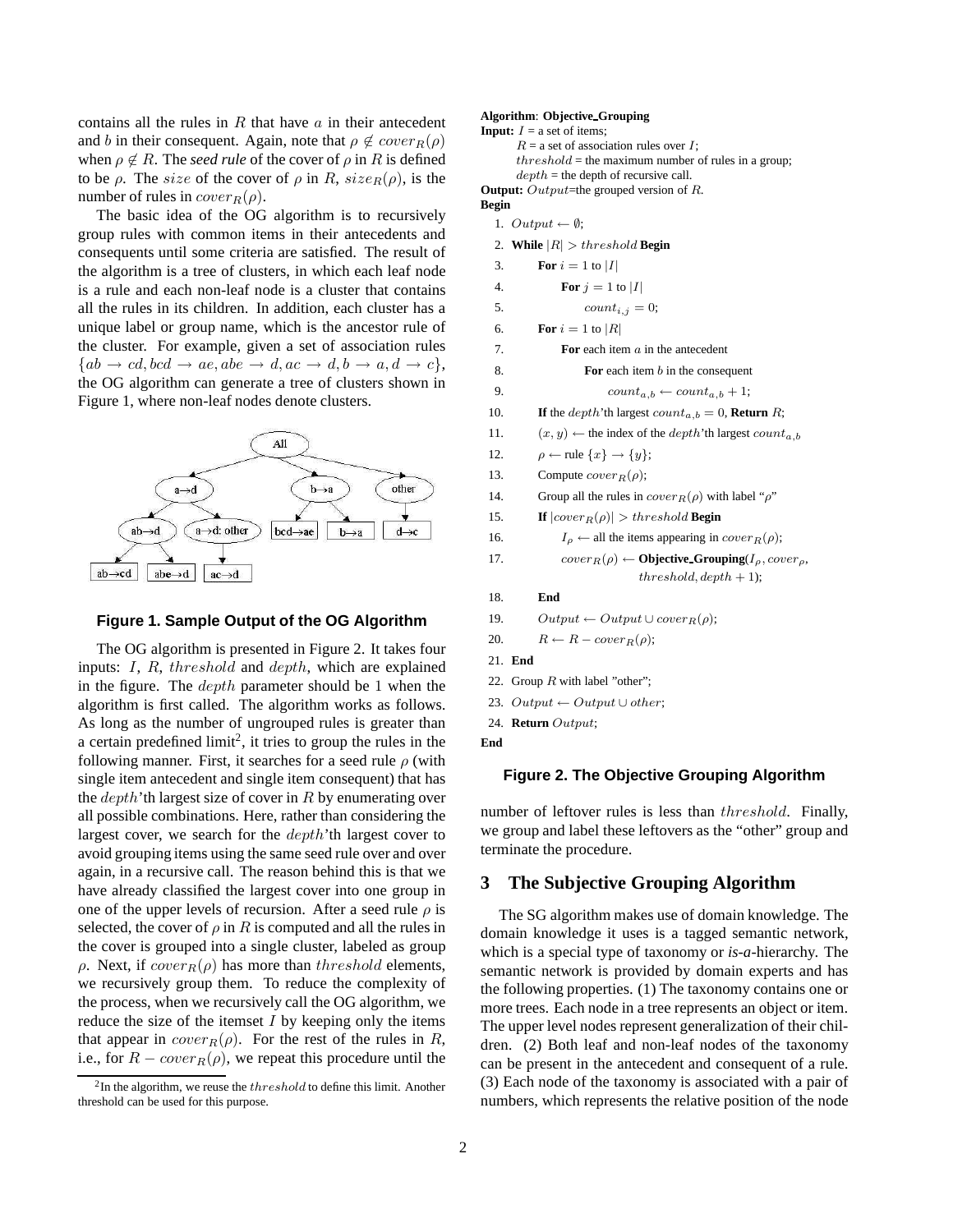in the taxonomy. We call this pair of numbers the *Relative Semantic Position* (RSP) of the node. Generally, if two objects are closer to each other in terms of their semantic distance, their RSPs are also closer and vice versa. RSPs can be specified by domain experts. But to reduce the degree of user intervention, we assign a RSP to each node automatically as follows. We define the RSP of a node to consist of two numbers, denoted as  $(hpos, vpos)$ , where hpos represents the horizontal position of the node in the tree and *vpos* represents the vertical position of the node in the tree. We use the level of the node in the tree to represent the vertical position of the node. To assign a hpos to each node, we first create a completely balanced tree by adding artificial nodes to the tree, do an in-order traversal of the balanced tree, and then remove the artificial nodes. While performing in-order traversal of the tree, we assign gradually monotonically increasing integers to the nodes of the tree as their hpos values. Therefore, the hpos value of a node is the position of the node in the balanced tree's in-order traversal sequence. Figure 3 illustrates a tagged unbalanced tree with its RSPs assigned by this method. The benefit of this method for assigning RSPs is that the tree can be easily visualized using the RSP values in a two dimensional space. If the semantic network contains multiple trees, we can either make it a single tree by adding a root node on top of all the trees, or assign RSPs for each tree individually but with different value ranges.



**Figure 3. A Tagged Tree with RSP Values**

Having assigned a RSP to each node of the taxonomy, we use RSPs to represent the objects or items in each association rule. We then calculate the average RSP of all the elements in a rule's antecedent and the average RSP of all the elements in the rule's consequent. The rule is then represented by two mean RSPs. Since each of the two mean RSPs corresponds to a point in a two-dimensional space, the rule can be further represented by a directed line segment (pointing from the antecedent mean to the consequent mean) in the two dimensional space. For example, consider the following rule described by the RSPs of its objects:  $\{(2, 3), (4, 2)\} \rightarrow \{(9, 4), (10, 3)\}.$  We can represent the rule using the mean RSPs of its antecedent and consequent as  $\{3, 2.5\} \rightarrow \{(9.5, 3.5)\}$  and further depict the rule using a directed line segment, as shown in Figure 4.



**Figure 4. A Rule Represented by a Line Segment in the Object Taxonomy Space**

Once the rules are represented using line segments, the problem of grouping association rules is converted to the problem of clustering line segments. We can use a standard clustering algorithm to cluster the line segments, and modify the distance function used in the clustering algorithm to measure the distance between two line segments. Our distance function is defined as  $Distance(s_1, s_2) = 1 - cos(s_1, s_2) + NDist(c_1, c_2) +$  $NDiff(length(s_1), length(s_2))$ , where  $s_1$  and  $s_2$  are two line segments,  $cos(s_1, s_2)$  takes the cosine of the angle between  $s_1$  and  $s_2$ ,  $c_1$  and  $c_2$  are the center points of  $s_1$  and  $s_2$  respectively,  $NDist$  represents normalized distance and  $NDiff$  denotes the normalized difference, and  $length(x)$ computes the length of segment  $x$ .

The SG algorithm is presented in Figure 5. It groups together rules with similar antecedents and similar consequents, and labels each group by the mean RSPs of the rules in the group, which indicate the position of the group in the semantic network. The algorithm can generate a hierarchy of clusters if a hierarchical clustering method is used for grouping line segments.

# **4 A Case Study**

We have applied the OG and SG algorithms to group association rules discovered in a Web mining application. The data set used in the application is the Web log data produced by Livelink<sup>3</sup>, which provides automatic management and retrieval of a wide variety of information objects. From the data set, a large number of rules were generated. We first ranked the rules according to an interestingness measure [2] and then selected the top 100 rules for use in our evaluation. In the evaluation, we asked our domain expert to group the 100 rules and then compared the results from the OG and SG algorithms with the expert grouping. Our domain expert

<sup>3</sup>Livelink is a commercial product of Open Text Corporation (http://www.opentext.com).